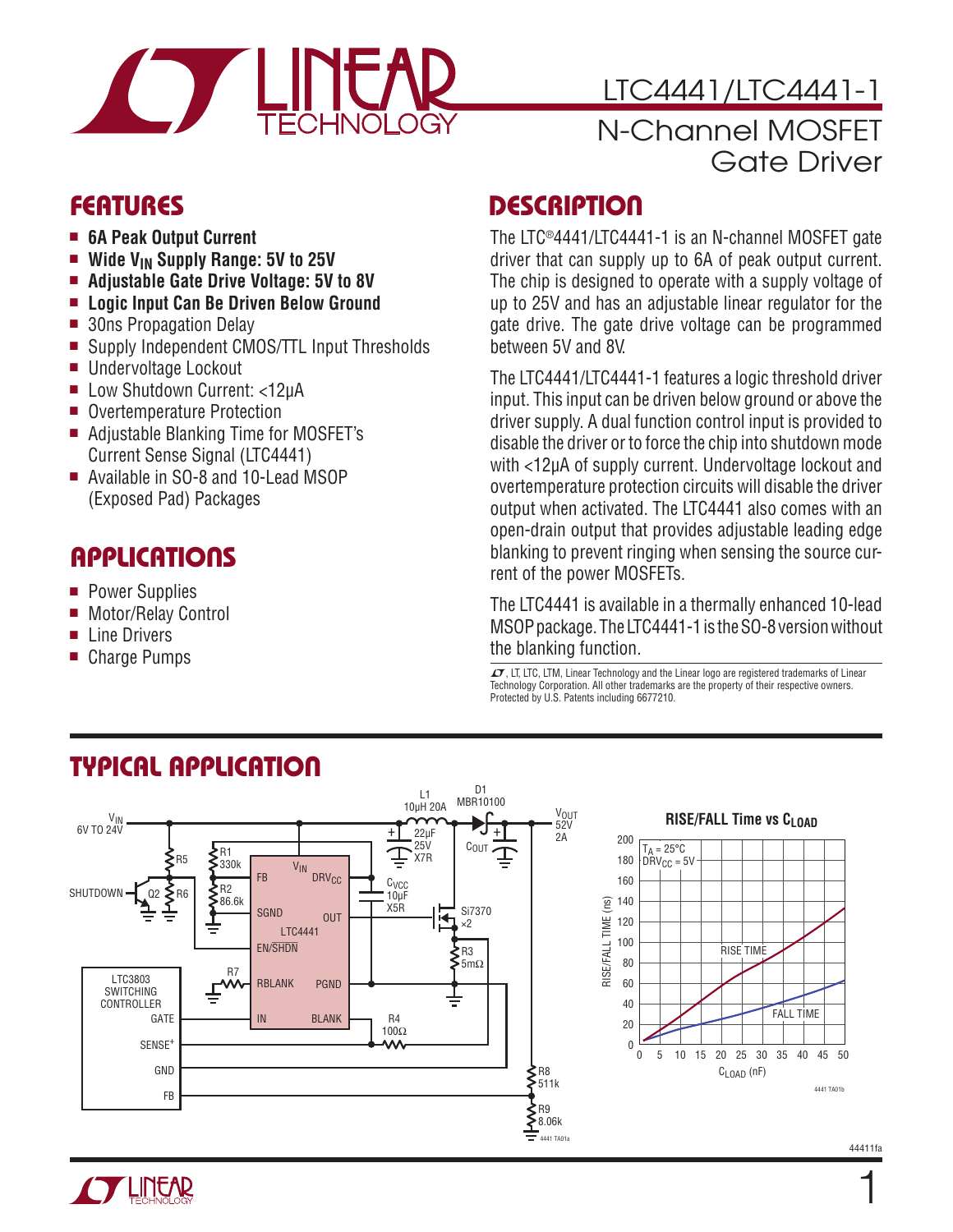### Absolute Maximum Ratings **(Notes 1, 8)**

| <b>Supply Voltage</b>                         |  |
|-----------------------------------------------|--|
|                                               |  |
|                                               |  |
| Input Voltage                                 |  |
|                                               |  |
| FB. EN/SHDN -0.3V to DRV <sub>CC</sub> + 0.3V |  |
| RBLANK, BLANK (LTC4441 Only)-0.3V to 5V       |  |

| Operating Junction Temperature Range       |  |
|--------------------------------------------|--|
|                                            |  |
| Storage Temperature Range  -65°C to 150°C  |  |
| Lead Temperature (Soldering, 10 sec) 300°C |  |
|                                            |  |

### Pin Configuration



### ORDER INFORMATION

| <b>LEAD FREE FINISH</b>  | <b>TAPE AND REEL</b> | <b>PART MARKING*</b> | <b>PACKAGE DESCRIPTION</b> | <b>TEMPERATURE RANGE</b>            |
|--------------------------|----------------------|----------------------|----------------------------|-------------------------------------|
| LTC4441EMSE#PBF          | LTC4441EMSE#TRPBF    | LTBJQ                | 10-Lead Plastic MSOP       | $-40^{\circ}$ C to 125 $^{\circ}$ C |
| LTC4441IMSE#PBF          | LTC4441IMSE#TRPBF    | <b>LTBJP</b>         | 10-Lead Plastic MSOP       | $-40^{\circ}$ C to 125 $^{\circ}$ C |
| LTC4441MPMSE#PBF         | LTC4441MPMSE#TRPBF   | <b>LTBJP</b>         | 10-Lead Plastic MSOP       | $-55^{\circ}$ C to 125 $^{\circ}$ C |
| LTC4441ES8-1#PBF         | LTC4441ES8-1#TRPBF   | 44411                | 8-Lead Plastic SO          | $-40^{\circ}$ C to 125 $^{\circ}$ C |
| LTC4441IS8-1#PBF         | LTC4441IS8-1#TRPBF   | 444111               | 8-Lead Plastic SO          | $-40^{\circ}$ C to 125 $^{\circ}$ C |
| <b>LEAD BASED FINISH</b> | <b>TAPE AND REEL</b> | <b>PART MARKING*</b> | <b>PACKAGE DESCRIPTION</b> | <b>TEMPERATURE RANGE</b>            |
| LTC4441EMSE              | LTC4441EMSE#TR       | <b>LTBJQ</b>         | 10-Lead Plastic MSOP       | $-40^{\circ}$ C to 125 $^{\circ}$ C |
| LTC4441IMSE              | LTC4441IMSE#TR       | <b>LTBJP</b>         | 10-Lead Plastic MSOP       | $-40^{\circ}$ C to 125 $^{\circ}$ C |
| LTC4441MPMSE             | LTC4441MPMSE#TR      | <b>LTBJP</b>         | 10-Lead Plastic MSOP       | $-55^{\circ}$ C to 125 $^{\circ}$ C |
| LTC4441ES8-1             | LTC4441ES8-1#TR      | 44411                | 8-Lead Plastic SO          | $-40^{\circ}$ C to 125 $^{\circ}$ C |
| LTC4441IS8-1             | LTC4441IS8-1#TR      | 444111               | 8-Lead Plastic SO          | $-40^{\circ}$ C to 125 $^{\circ}$ C |

Consult LTC Marketing for parts specified with wider operating temperature ranges. \*The temperature grade is identified by a label on the shipping container.

For more information on lead free part marking, go to: http://www.linear.com/leadfree/

For more information on tape and reel specifications, go to: http://www.linear.com/tapeandreel/

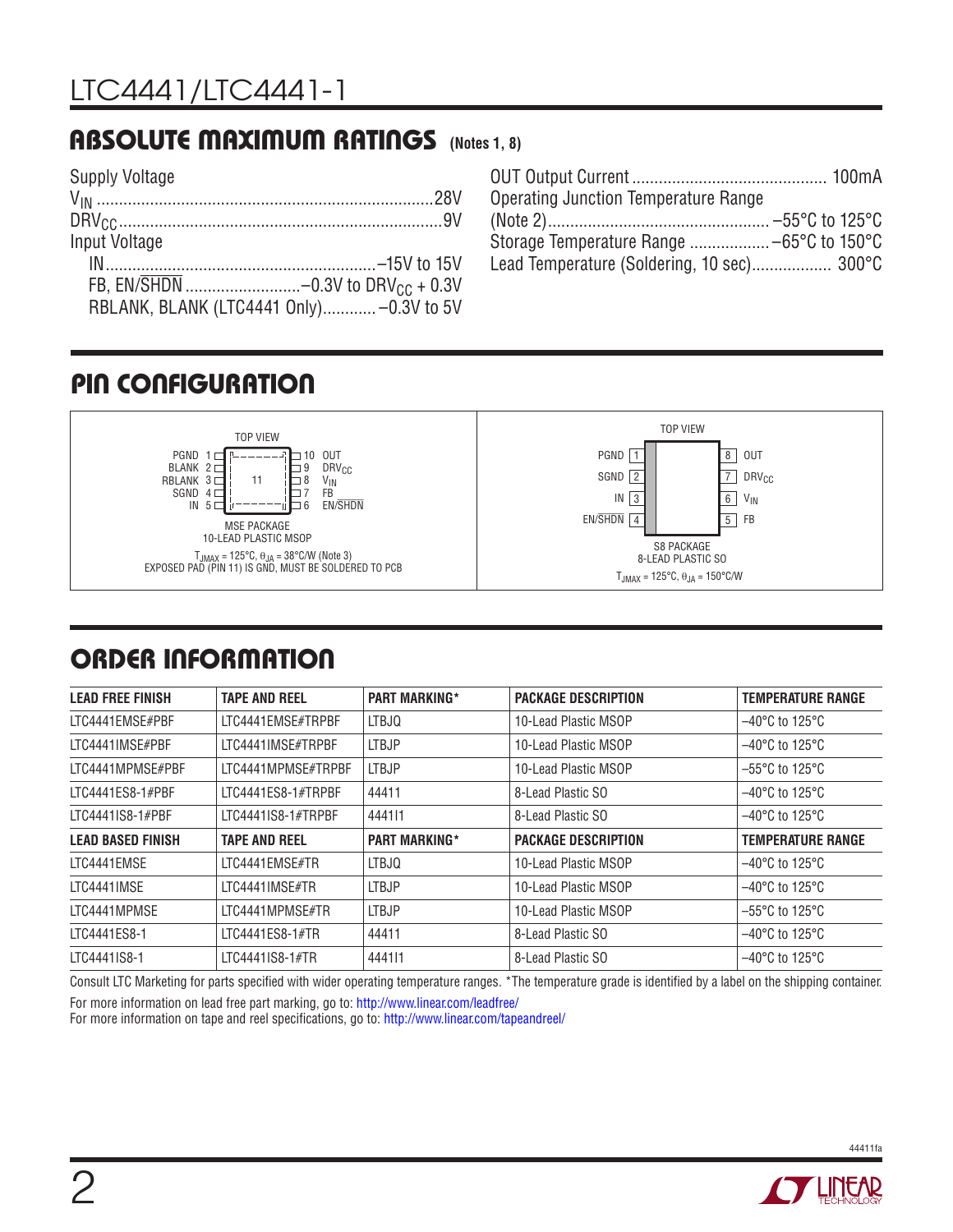### Electrical Characteristics

The  $\bullet$  denotes the specifications which apply over the full operating junction temperature range, otherwise specifications are at  $T_A = 25^{\circ}C$  (Note 2).  $V_{IN} = 7.5V$ , DRV<sub>CC</sub> = 5V, unless otherwise specified.

| <b>SYMBOL</b>                     | <b>PARAMETER</b>                         | <b>CONDITIONS</b>                                                                                                               |           | <b>MIN</b> | <b>TYP</b>    | <b>MAX</b>     | <b>UNITS</b>     |
|-----------------------------------|------------------------------------------|---------------------------------------------------------------------------------------------------------------------------------|-----------|------------|---------------|----------------|------------------|
| V <sub>DRVCC</sub>                | Driver Supply Programmable Range         |                                                                                                                                 | $\bullet$ | 5          |               | 8              | V                |
| I <sub>VIN</sub>                  | V <sub>IN</sub> Supply Current           | $EN/\overline{SHDN} = 0V$ , $IN = 0V$<br>$EN/\overline{SHDN} = 5V$ , $IN = OV$<br>$f_{IN}$ = 100kHz, $C_{OUT}$ = 4.7nF (Note 4) | $\bullet$ |            | 5<br>250<br>3 | 12<br>500<br>6 | μA<br>μA<br>mA   |
| <b>DRV<sub>CC</sub></b> Regulator |                                          |                                                                                                                                 |           |            |               |                |                  |
| V <sub>FB</sub>                   | Regulator Feedback Voltage               | $V_{IN} = 7.5V$                                                                                                                 |           | 1.11       | 1.21          | 1.31           | $\vee$           |
| $\Delta V_{DRVCC(LINE)}$          | <b>Regulator Line Regulation</b>         | $V_{IN}$ = 7.5V to 25V                                                                                                          |           |            | 9             | 40             | mV               |
| $\Delta V_{DRVCC(LOAD)}$          | <b>Load Regulation</b>                   | $Load = OmA$ to $40mA$                                                                                                          |           |            | $-0.1$        |                | $\frac{0}{0}$    |
| VDROPOUT                          | <b>Regulator Dropout Voltage</b>         | $Load = 40mA$                                                                                                                   |           |            | 370           |                | mV               |
| <b>VUVLO</b>                      | FB Pin UVLO Voltage                      | <b>Rising Edge</b><br><b>Falling Edge</b>                                                                                       |           |            | 1.09<br>0.97  |                | $\vee$<br>$\vee$ |
| Input                             |                                          |                                                                                                                                 |           |            |               |                |                  |
| $V_{\text{IH}}$                   | IN Pin High Input Threshold              | <b>Rising Edge</b>                                                                                                              |           | 2          | 2.4           | 2.8            | $\mathsf{V}$     |
| $V_{IL}$                          | IN Pin Low Input Threshold               | <b>Falling Edge</b>                                                                                                             | $\bullet$ | 1          | 1.4           | 1.8            | $\vee$           |
| $V_{\text{IH}}-V_{\text{IL}}$     | IN Pin Input Voltage Hysteresis          | Rising-Falling Edge                                                                                                             |           |            | $\mathbf{1}$  |                | $\vee$           |
| <b>I</b> <sub>INP</sub>           | IN Pin Input Current                     | $V_{IN} = \pm 10V$                                                                                                              | $\bullet$ |            | ±0.01         | ±10            | μA               |
| <b>IEN/SHDN</b>                   | EN/SHDN Pin Input Current                | $V_{EN/SHDN} = 9V$                                                                                                              |           |            | ±0.01         | ±1             | μA               |
| <b>V</b> SHDN                     | <b>EN/SHDN Pin Shutdown Threshold</b>    | <b>Falling Edge</b>                                                                                                             |           |            | 0.45          |                | $\vee$           |
| <b>V<sub>EN</sub></b>             | EN/SHDN Pin Enable Threshold             | <b>Rising Edge</b><br><b>Falling Edge</b>                                                                                       |           | 1.036      | 1.21<br>1.09  | 1.145          | $\vee$<br>V      |
| V <sub>EN(HYST)</sub>             | <b>EN/SHDN Pin Enable Hysteresis</b>     | Rising-Falling Edge                                                                                                             |           |            | 0.12          |                | $\vee$           |
| <b>Output</b>                     |                                          |                                                                                                                                 |           |            |               |                |                  |
| $R_{ONL}$                         | Driver Output Pull-Down Resistance       | $I_{OUT} = 100mA$                                                                                                               | $\bullet$ |            | 0.35          | 0.8            | $\Omega$         |
| I <sub>PU</sub>                   | Driver Output Peak Pull-Up Current       | $DRV_{CC} = 8V$                                                                                                                 |           |            | 6             |                | Α                |
| I <sub>PD</sub>                   | Driver Output Peak Pull-Down Current     | $DRV_{CC} = 8V$                                                                                                                 |           |            | 6             |                | $\mathsf A$      |
| RON(BLANK)                        | <b>BLANK Pin Pull-Down Resistance</b>    | $IN = OV$ , $I_{BLANK} = 100mA$ LTC4441 Only                                                                                    |           |            | 11            |                | $\Omega$         |
| VRBLANK                           | RBLANK Pin Voltage                       | RBLANK = $200k\Omega$ LTC4441 Only                                                                                              |           |            | 1.3           |                | $\vee$           |
| <b>Switching Timing</b>           |                                          |                                                                                                                                 |           |            |               |                |                  |
| t <sub>PHL</sub>                  | Driver Output High-Low Propagation Delay | $COUT = 4.7nF (Note 5)$                                                                                                         |           |            | 30            |                | ns               |
| t <sub>PLH</sub>                  | Driver Output Low-High Propagation Delay | $C_{OUT} = 4.7$ nF (Note 5)                                                                                                     |           |            | 36            |                | ns               |
| t <sub>r</sub>                    | Driver Output Rise Time                  | $C_{OUT} = 4.7$ nF (Note 5)                                                                                                     |           |            | 13            |                | ns               |
| t <sub>f</sub>                    | Driver Output Fall Time                  | $COUT = 4.7nF$ (Note 5)                                                                                                         |           |            | 8             |                | ns               |
| <b>t</b> <sub>BLANK</sub>         | Driver Output High to BLANK Pin High     | RBLANK = $200k\Omega$ (Note 6)                                                                                                  |           |            | 200           |                | ns               |

**Note 1:** Stresses beyond those listed under Absolute Maximum Ratings may cause permanent damage to the device. Exposure to any Absolute Maximum Rating condition for extended periods may affect device reliability and lifetime.

**Note 2:** The LTC4441/LTC4441-1 are tested under pulsed load conditions such that  $T_J \approx T_A$ . The LTC4441E/LTC4441E-1 are guaranteed to meet performance specifications from 0°C to 85°C operating junction temperature. Specifications over the –40°C to 125°C operating junction temperature range are assured by design characterization and correlation with statistical process controls. The LTC4441I/LTC4441I-1 grade are

guaranteed over the –40°C to 125°C operating junction temperature range. The LTC4441MP is guaranteed and tested over the full –55°C to 125°C operating junction temperature range. Note that the maximum ambient temperature consistent with these specifications is determined by specific operating conditions in conjunction with board layout, the rated package thermal impedance and other environmental factors. The junction temperature  $(T_{J}$ , in °C) is calculated from the ambient temperature (T<sub>A</sub>, in  $\degree$ C) and power dissipation (P<sub>D</sub>, in Watts) according to the formula:

$$
T_J = T_A + (P_D \cdot \theta_{JA})
$$
  
9. (in 90.00) is the package their

where  $\theta_{JA}$  (in °C/W) is the package thermal impedance.

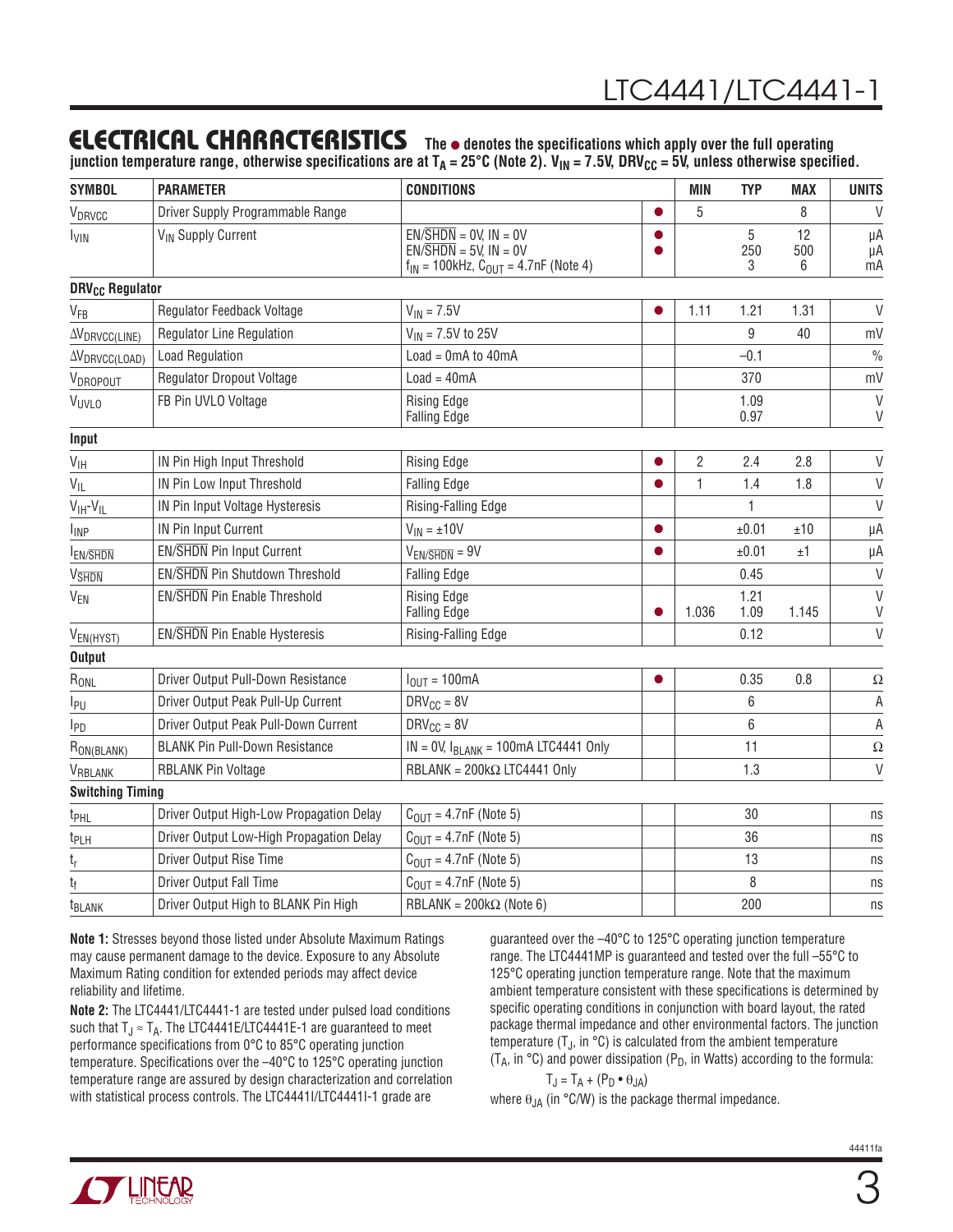### Electrical Characteristics

**Note 3:** Failure to solder the Exposed Pad of the MSE package to the PC board will result in a thermal resistance much higher than 38°C/W.

**Note 4:** Supply current in normal operation is dominated by the current needed to charge and discharge the external power MOSFET gate. This current will vary with supply voltage, switching frequency and the external MOSFETs used.

**Note 5:** Rise and fall times are measured using 10% and 90% levels. Delay times are measured from 50% of input to 20%/80% levels at driver output.

**Note 6:** Blanking time is measured from 50% of OUT leading edge to 10% of BLANK with a 1kΩ pull-up at BLANK pin. LTC4441 only. **Note 7:** Guaranteed by design, not subject to test.

**Note 8:** This IC includes overtemperature protection that is intended to protect the device during momentary overload conditions. The junction temperature will exceed 125°C when overtemperature protection is active. Continuous operation above the maximum operating junction temperature may impair device reliability.

### Typical Performance Characteristics

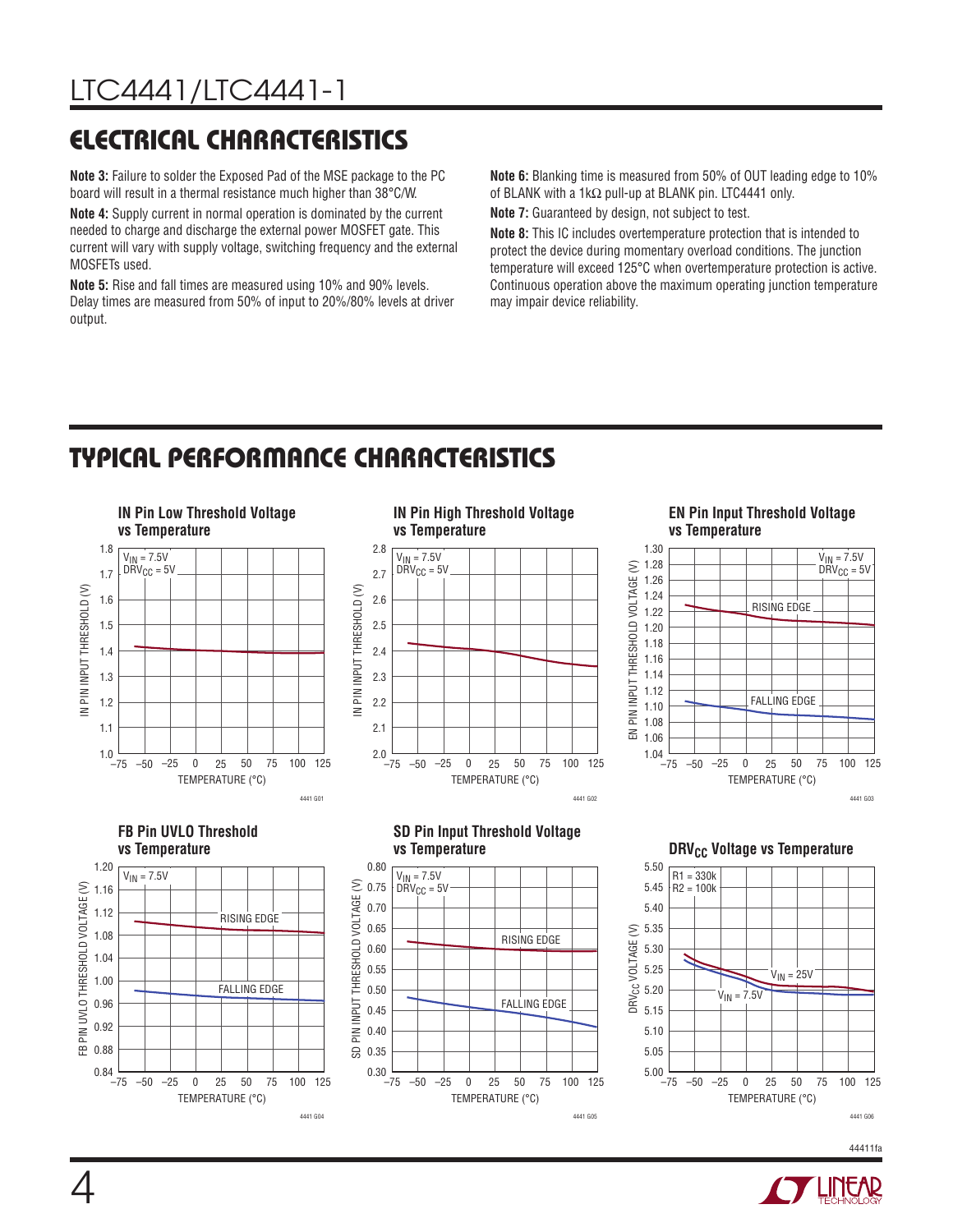### Typical Performance Characteristics







**OUT Pin Pull-Down Resistance** 













**CYLINEAR**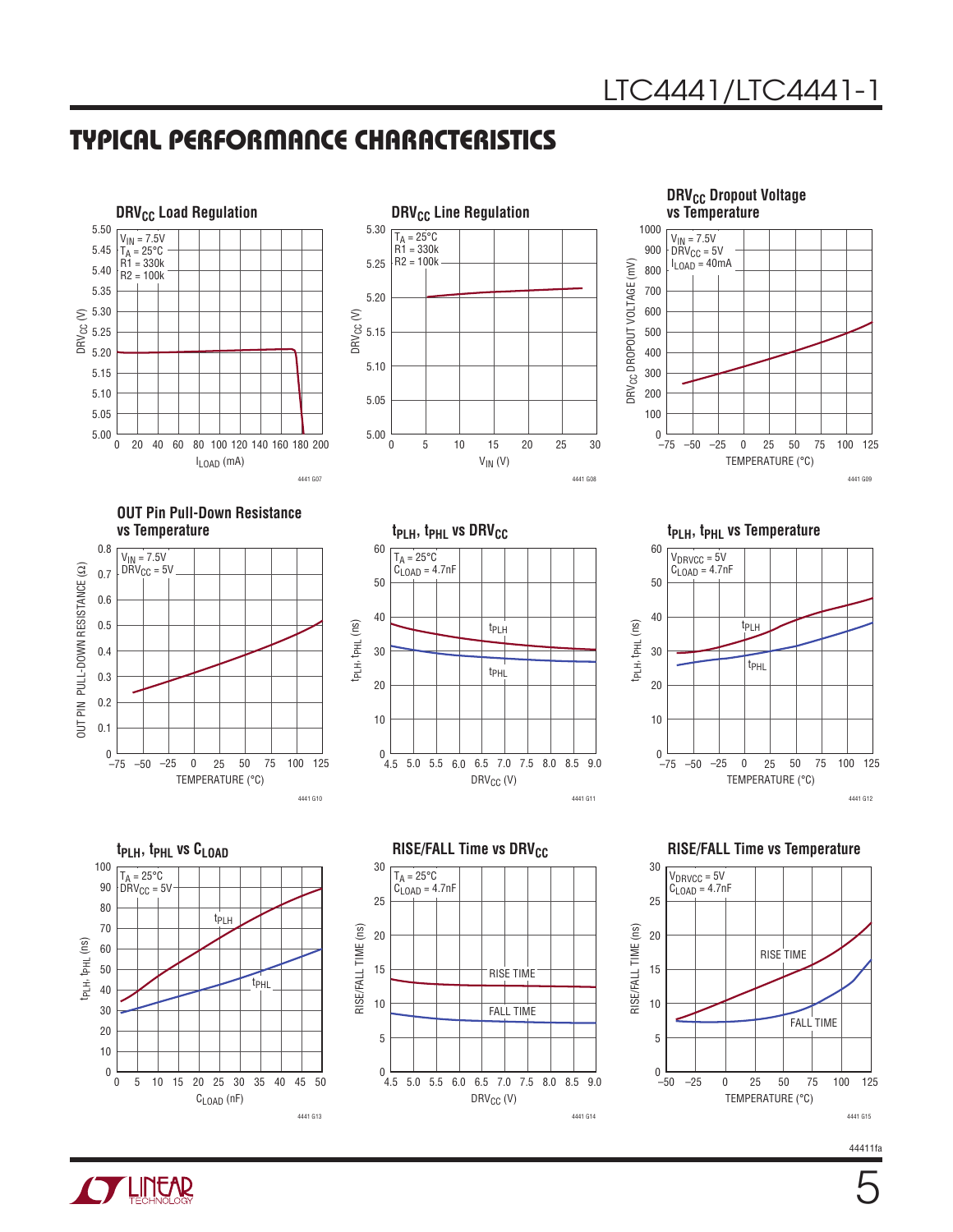### Typical Performance Characteristics









**VIN Standby Supply Current vs Temperature**





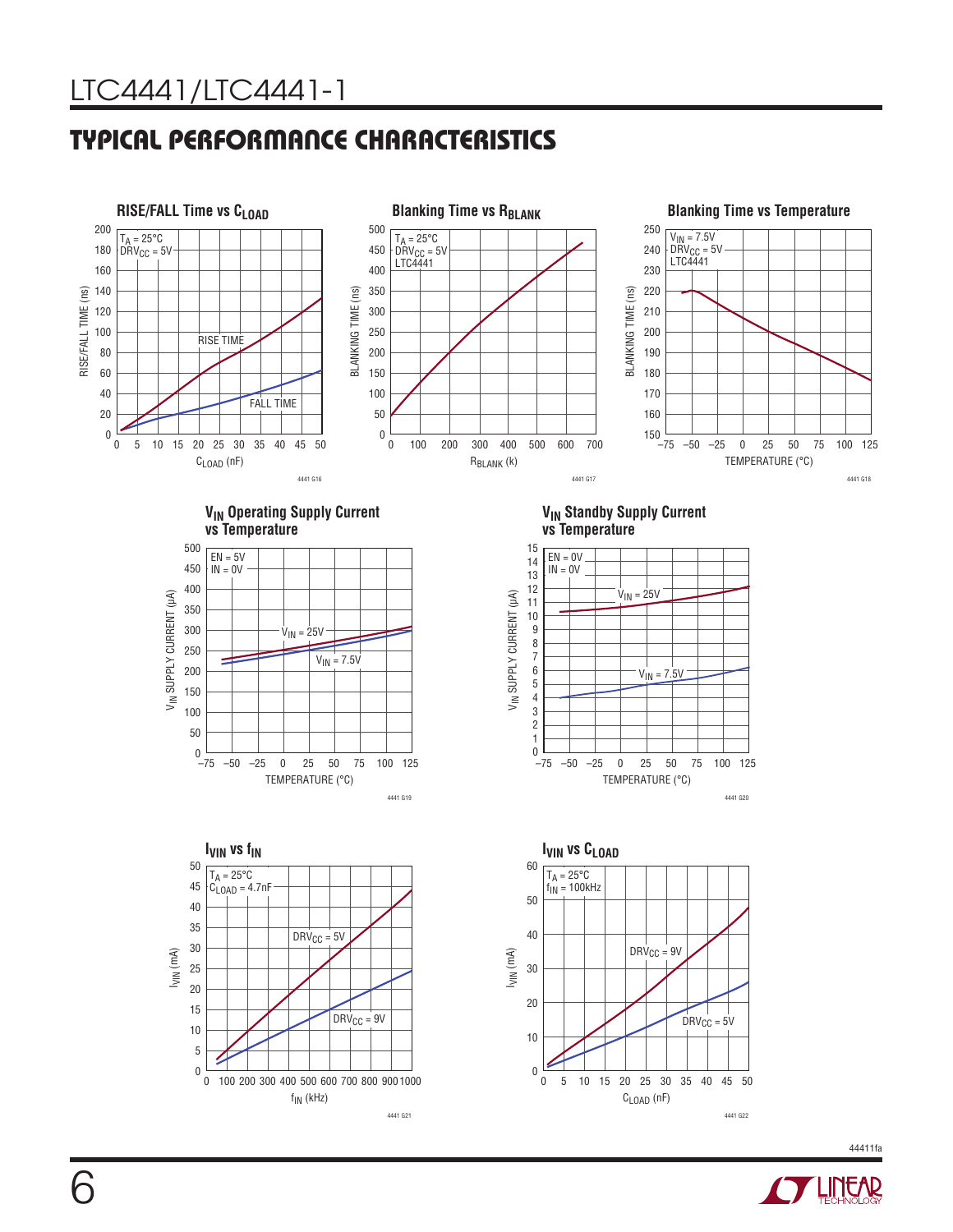#### Pin Functions **(MSOP/SO-8)**

**PGND (Pin 1/Pin 1):** Driver Ground. Connect the DRV<sub>CC</sub> bypass capacitor directly to this pin, as close as possible to the IC. In addition, connect the PGND and SGND pins together close to the IC, and then connect this node to the source of the power MOSFET (or current sense resistor) with as short and wide a PCB trace as possible.

**BLANK (Pin 2/NA):** Current Sense Blanking Output. Use this pin to assert a blanking time in the power MOSFET's source current sense signal. The LTC4441 pulls this opendrain output to SGND if the driver output is low. The output becomes high impedance after a programmable blanking time from the driver leading edge output. This blanking time can be adjusted with the RBLANK pin.<sup>\*</sup>

**RBLANK (Pin 3/NA):** Blanking Time Adjust Input. Connect a resistor from this pin to SGND to set the blanking time. A small resistor value gives a shorter delay. Leave this pin floating if the BLANK pin is not used.\*

**SGND (Pin 4/Pin 2):** Signal Ground. Ground return for the  $DRV_{CC}$  regulator and low power circuitry.

**IN (Pin 5/Pin 3):** Driver Logic Input. This is the noninverting driver input under normal operating conditions.

\*Available only on the 10-lead version of the LTC4441.

**EN/SHDN (Pin 6/Pin 4):** Enable/Shutdown Input. Pulling this pin above 1.21V allows the driver to switch. Pulling this pin below 1.09V forces the driver output to go low. Pulling this pin below 0.45V forces the LTC4441/LTC4441-1 into shutdown mode; the DRV $_{\text{CC}}$  regulator turns off and the supply current drops below 12μA.

**FB (Pin 7/Pin 5):** DRV<sub>CC</sub> Regulator Feedback Input. Connect this pin to the center tap of an external resistive divider between DRV $_{\text{CC}}$  and SGND to program the DRV $_{\text{CC}}$  regulator output voltage. To ensure loop stability, use the value of 330k $\Omega$  for the top resistor, R1.

**V<sub>IN</sub>** (Pin 8/Pin 6): Main Supply Input. This pin powers the  $DRV_{CC}$  linear regulator. Bypass this pin to SGND with a 1μF ceramic, tantalum or other low ESR capacitor in close proximity to the LTC4441/LTC4441-1.

**DRV<sub>CC</sub> (Pin 9/Pin 7):** Linear Regulator Output. This output pin powers the driver and the control circuitry. Bypass this pin to PGND using a 10μF ceramic, low ESR (X5R or X7R) capacitor in close proximity to the LTC4441/LTC4441-1.

**OUT (Pin 10/Pin 8):** Driver Output.

**GND (Exposed Pad Pin 11/NA):** Ground. The exposed pad must be soldered to the PCB ground.



7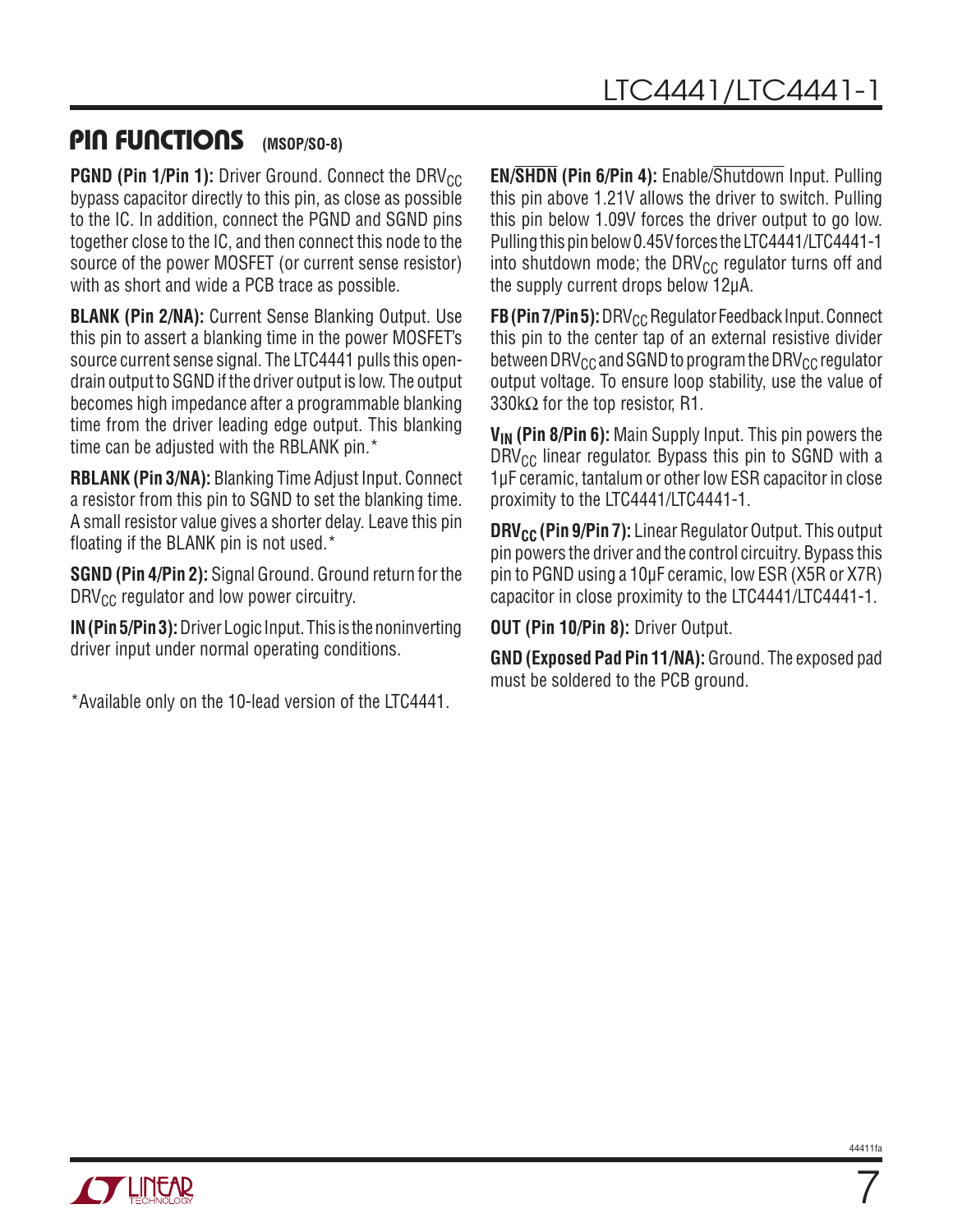### **BLOCK DIAGRAM**



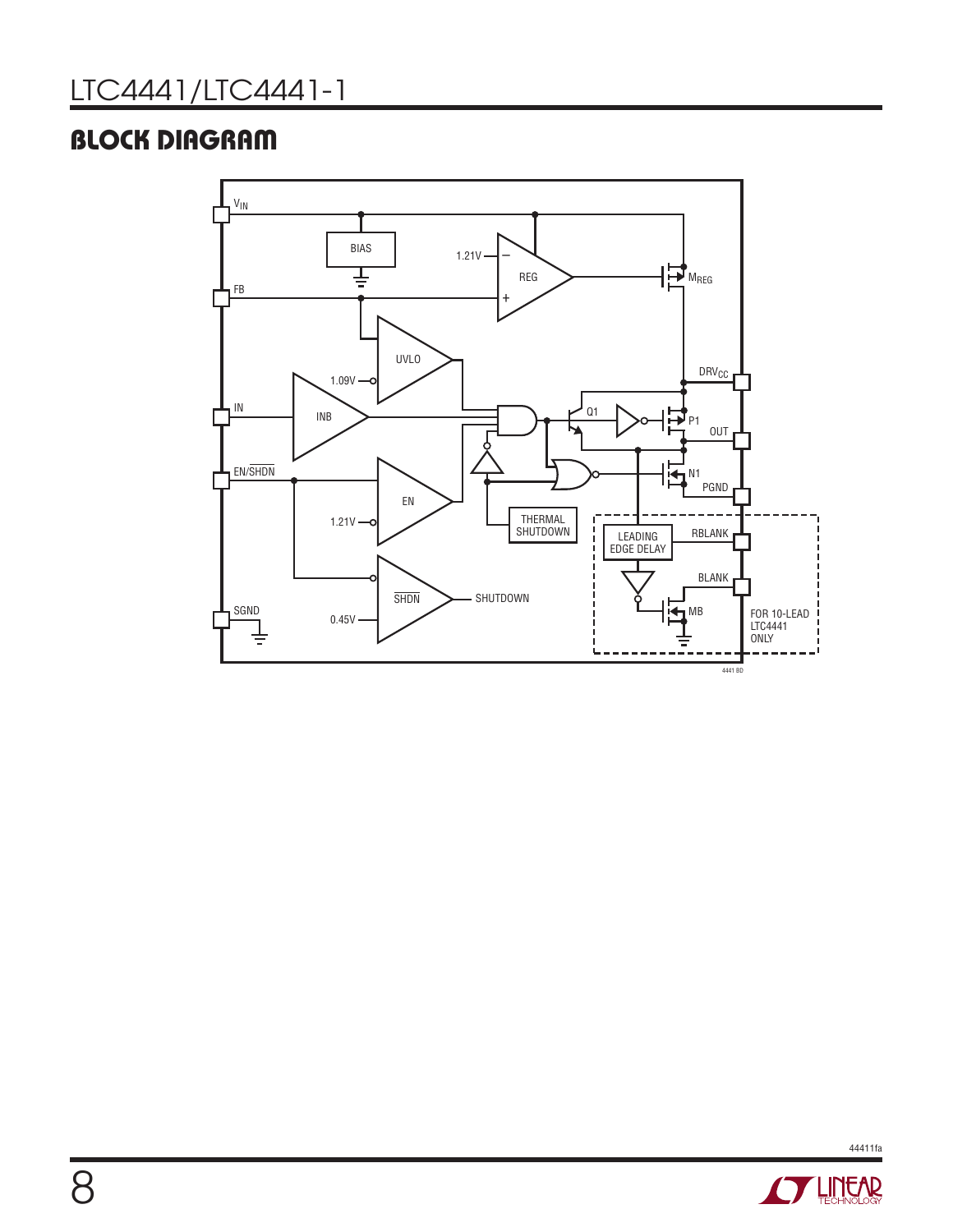#### **Overview**

Power MOSFETs generally account for the majority of power lost in a converter. It is important to choose not only the type of MOSFET used, but also its gate drive circuitry. The LTC4441/LTC4441-1 is designed to drive an N-channel power MOSFET with little efficiency loss. The LTC4441/ LTC4441-1 can deliver up to 6A of peak current using a combined NPN Bipolar and MOSFET output stage. This helps to turn the power MOSFET fully "on" or "off" with a very brief transition region.

The LTC4441/LTC4441-1 includes a programmable linearregulator to regulate the gate drive voltage. This regulator provides the flexibility to use either standard threshold or logic level MOSFETs.

### **DRV<sub>CC</sub> Regulator**

An internal, P-channel low dropout linear regulator provides the DRV $_{CC}$  supply to power the driver and the pre-driver logic circuitry as shown in Figure 1. The regulator output voltage can be programmed between 5V and 8V with an external resistive divider between  $DRV_{CC}$  and SGND and a center tap connected to the FB pin. The regulator needs an R1 value of around 330k to ensure loop stability; the value of R2 can be varied to achieve the required DRV $_{\text{CC}}$  voltage:

$$
R2 = \frac{406k}{DRV_{CC} - 1.21V}
$$

The DRV<sub>CC</sub> regulator can supply up to 100mA and is short-circuit protected. The output must be bypassed to the PGND pin in very close proximity to the IC pins with a minimum of 10µF ceramic, low ESR (X5R or X7R) capacitor. Good bypassing is necessary as high transient supply currents are required by the driver. If the input supply voltage,  $V_{IN}$ , is close to the required gate drive voltage, this regulator can be disabled by connecting the DRV<sub>CC</sub> and FB pins to  $V_{IN}$ .



**Figure 1. DRV<sub>CC</sub> Regulator** 

The LTC4441/LTC4441-1 monitors the FB pin for DRV $_{\rm CC}$ 's UVLO condition (UVLO in Figure 1). During power-up, the driver output is held low until the DRV $_{CC}$  voltage reaches 90% of the programmed value. Thereafter, if the DRV $_{\text{CC}}$ voltage drops more than 20% below the programmed value, the driver output is forced low.

#### **Logic Input Stage**

The LTC4441/LTC4441-1 driver employs TTL/CMOS compatible input thresholds that allow a low voltage digital signal to drive standard power MOSFETs. The LTC4441/ LTC4441-1 contains an internal voltage regulator that biases the input buffer, allowing the input thresholds  $(V_{\text{IH}})$  $= 2.4V, V_{\text{II}} = 1.4V$ ) to be independent of the programmeddriver supply, DRV<sub>CC</sub>, or the input supply,  $V_{IN}$ . The 1V hysteresis between  $V_{\text{IH}}$  and  $V_{\text{IL}}$  eliminates false triggering due to noise during switching transitions. However, care should be taken to isolate this pin from any noise pickup, especially in high frequency, high voltage applications.The LTC4441/LTC4441-1 input buffer has high input impedance and draws negligible input current, simplifying the drive circuitry required for the input. This input can withstand voltages up to 15V above and below ground. This makes the chip more tolerant to ringing on the input digital signal caused by parasitic inductance.

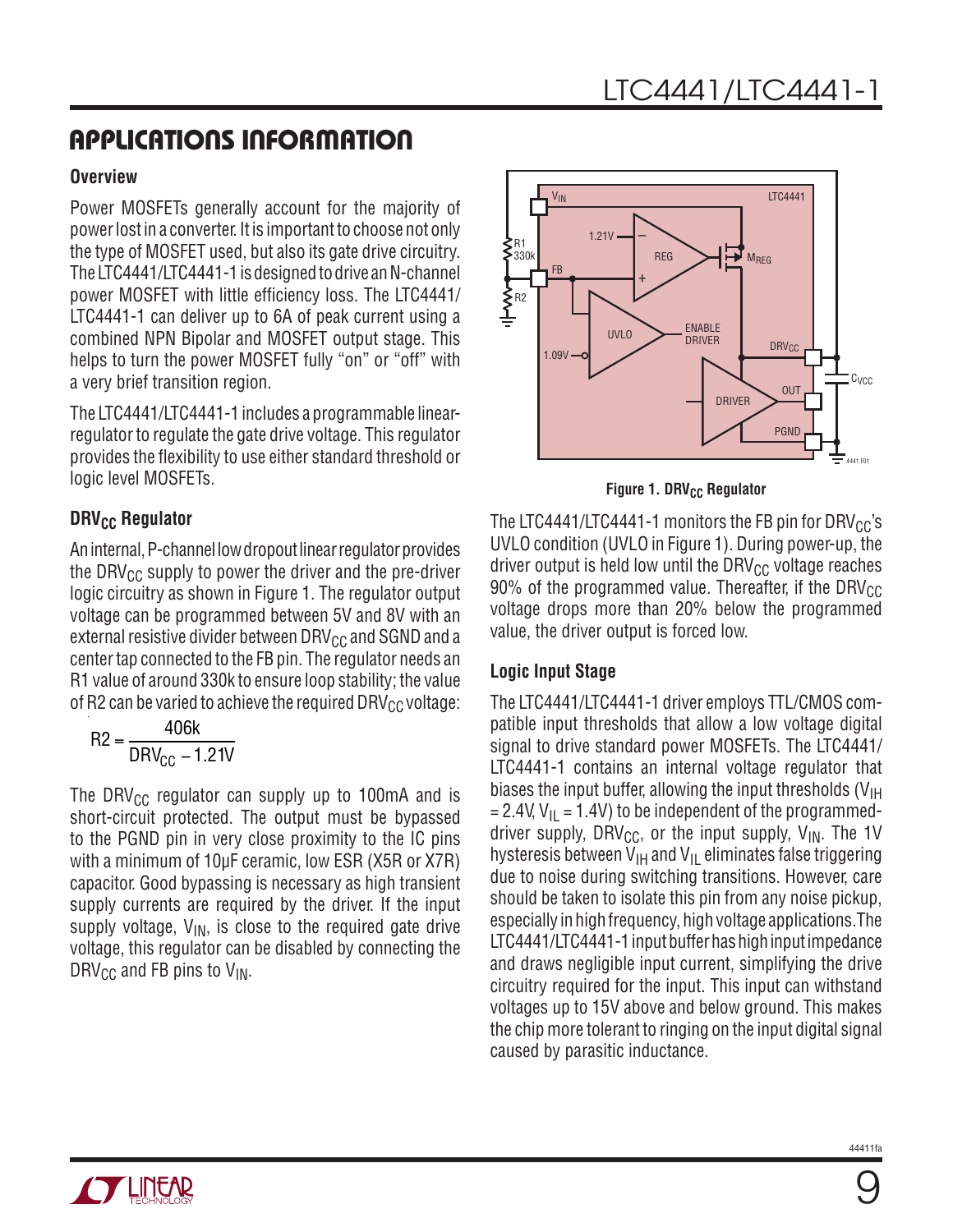#### **Driver Output Stage**

A simplified version of the LTC4441/LTC4441-1's driveroutput stage is shown in Figure 2.



**Figure 2. Driver Output Stage**

The pull-up device is the combination of an NPN transistor, Q1, and a P-channel MOSFET, P1. This provides both the ability to swing to rail (DRV $_{\text{CC}}$ ) and deliver large peak charging currents.

The pull-down device is an N-channel MOSFET, N1, with a typical on resistance of 0.35 $\Omega$ . The low impedance of N1 provides fast turn-off of the external power MOSFET and holds the power MOSFET's gate low when its drain voltage switches. When the power MOSFET's gate is pulled low (gate shorted to source through N1) by the LTC4441/ LTC4441-1, its drain voltage is pulled high by its load (e.g., inductor or resistor). The slew rate of the drain voltage causes current to flow to the MOSFET's gate through its gate-to-drain capacitance. If the MOSFET driver does not have sufficient sink current capability (low output impedance), the current through the power MOSFET's  $C_{GD}$  can momentarily pull the gate high and turn the MOSFET back on.

A similar situation occurs during power-up when  $V_{IN}$  isramping up with the DRV<sub>CC</sub> regulator output still low. N1 is off and the driver output, OUT, may momentarily pull high through the power MOSFET's  $C_{GD}$ , turning on the power MOSFET. The N-channel MOSFETs N2 and N3,shown in Figure 2, prevent the driver output from going high in this situation. If DRV<sub>CC</sub> is low, N3 is off. If OUT is pulled high through the power MOSFET's  $C_{GD}$ , the gate of N2 gets pulled high through RO. This turns N2 on, which then pulls OUT low. Once DRV $_{\text{CC}}$  is >1V, N3 turns on to hold the N2 gate low, thus disabling N2.

The pre-driver that drives Q1, P1 and N1 uses an adaptive method to minimize cross-conduction currents. This is done with a 5ns nonoverlapping transition time. N1 is fully turned off before Q1 is turned on and vice-versa using this 5ns buffer time. This minimizes any cross-conduction currents while Q1 and N1 are switching on and off without affecting their rise and fall times.

### **Thermal Shutdown**

The LTC4441/LTC4441-1 has a thermal detector that disables the DRV $_{\text{CC}}$  regulator and pulls the driver output low when activated. If the junction temperature exceeds150°C, the driver pull-up devices, Q1 and P1, turn off while the pull-down device, N1, turns on briskly for 200ns to quickly pull the output low. The thermal shutdown circuit has 20°C of hysteresis.

### **Enable/Shutdown Input**

The EN/SHDN pin serves two functions. Pulling this pin below 0.45V forces the LTC4441/LTC4441-1 into shutdown mode. In shutdown mode, the internal circuitry and the  $DRV_{CC}$  regulator are off and the supply current drops to <12µA. If the input voltage is between 0.45V and 1.21V, the DRV $_{\text{CC}}$  regulator and internal circuit power up but the driver output stays low. If the input goes above 1.21V, the driver starts switching according to the input logic signal. The driver enable comparator has a small hysteresis of 120mV.

### **Blanking**

In some switcher applications, a current sense resistor is placed between the low side power MOSFET's source terminal and ground to sense the current in the MOSFET. With this configuration, the switching controller must incorporate some timing interval to blank the ringing onthe current sense signal immediately after the MOSFET is turned on. This ringing is caused by the parasitic inductance and capacitance of the PCB trace and the MOSFET. The duration of the ringing is thus dependent on the PCB layout and the components used and can be longer than the blanking interval provided by the controller.

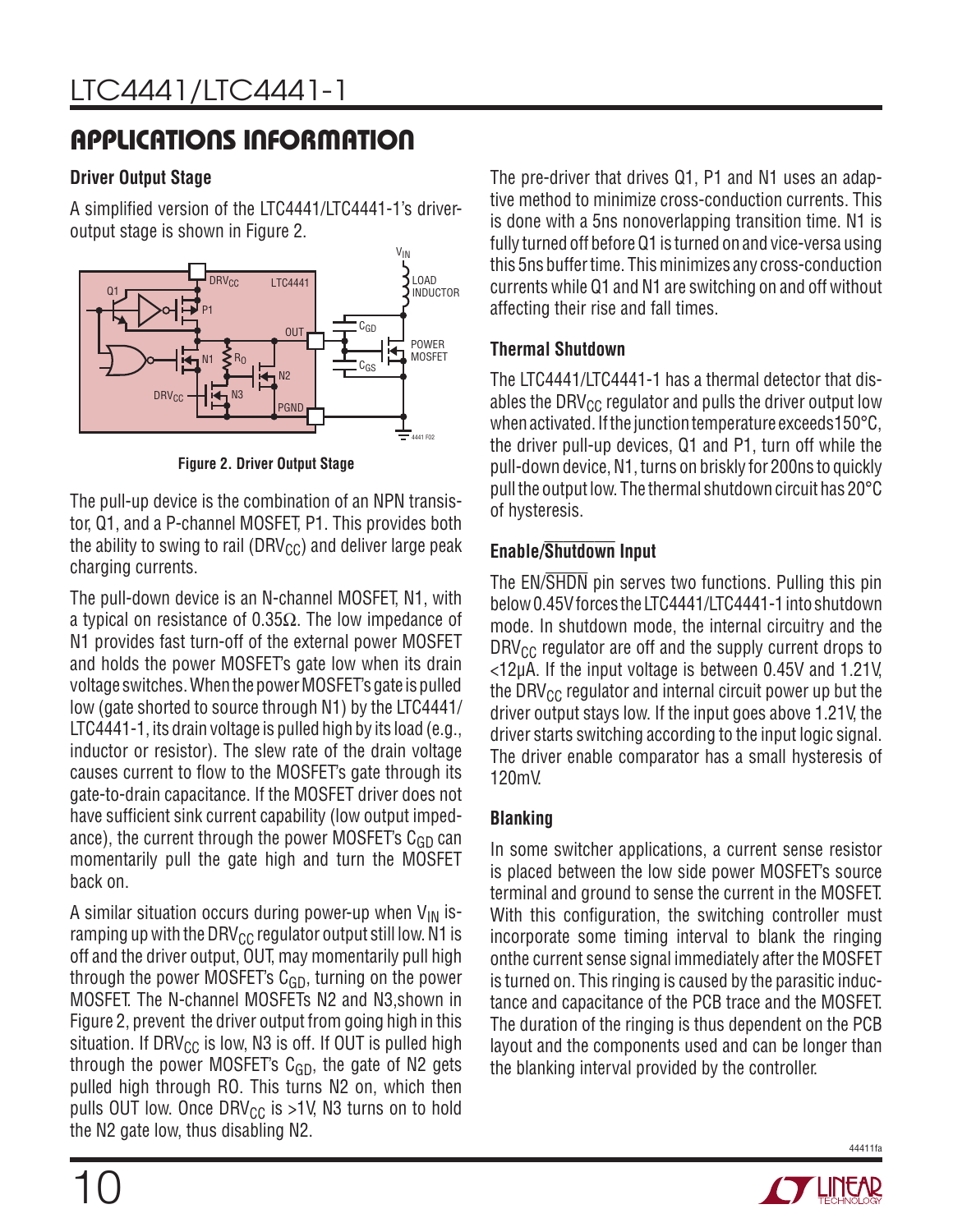The 10-Lead LTC4441 includes an open-drain output that can be used to extend this blanking interval. The 8-Lead LTC4441-1 does not have this blanking function. Figure 3 shows the BLANK pin connection. The BLANK pin is connected directly to the switching controller's SENSE+ input. Figure 4 shows the blanking waveforms. If the driver input is low, the external power MOSFET is off and MB turns on to hold SENSE+ low. If the driver input goes high, the power MOSFET turns on after the driver's propagation delay. MB remains on, attenuating the ringing seen by the controller's SENSE+ input. After the programmed blanking time, MB turns off to enable the current sense signal. MB is designed to turn on and turn off at a controlled slew rate. This is to prevent the gate switching noise from coupling into the current sense signal.



The blanking interval can be adjusted using resistor R7 connected to the RBLANK pin. A small resistance value gives a shorter interval with a default minimum of 75ns.

The value of the resistor R4 and the on-resistance of MB (typically 11Ω) form a resistive divider attenuating the ringing. R4 needs to be large for effective blanking, but not so large as to cause delay to the sense signal. A resistance value of 1k to 10k is recommended.

For optimum performance, the LTC4441/LTC4441-1should be placed as close as possible to the powerMOSFET and current sense resistor, R3.



**Figure 4. Blanking Waveforms**

#### **Power Dissipation**

To ensure proper operation and long-term reliability, the LTC4441/LTC4441-1 must not operate beyond its maximum temperature rating. The junction temperature can be calculated by:

$$
I_{Q(TOT)} = I_Q + f \cdot Q_G
$$
  
P<sub>D</sub> = V<sub>IN</sub> • (I<sub>Q</sub> + f • Q<sub>G</sub>)  
T<sub>J</sub> = T<sub>A</sub> + P<sub>D</sub> • θ<sub>JA</sub>

where:

 $I<sub>0</sub>$  = LTC4441/LTC4441-1 static quiescent current, typically 250µA

 $f =$  Logic input switching frequency

 $Q<sub>G</sub>$  = Power MOSFET total gate charge at corresponding  $V_{GS}$  voltage equal to DRV $_{GC}$ 

 $V_{IN}$  = LTC4441/LTC4441-1 input supply voltage

 $T_{\rm J}$  = Junction temperature

 $T_A$  = Ambient temperature

 $\theta_{JA}$  = Junction-to-ambient thermal resistance. The 10-pin MSOP package has a thermal resistance of  $\theta$ JA = 38°C/W.

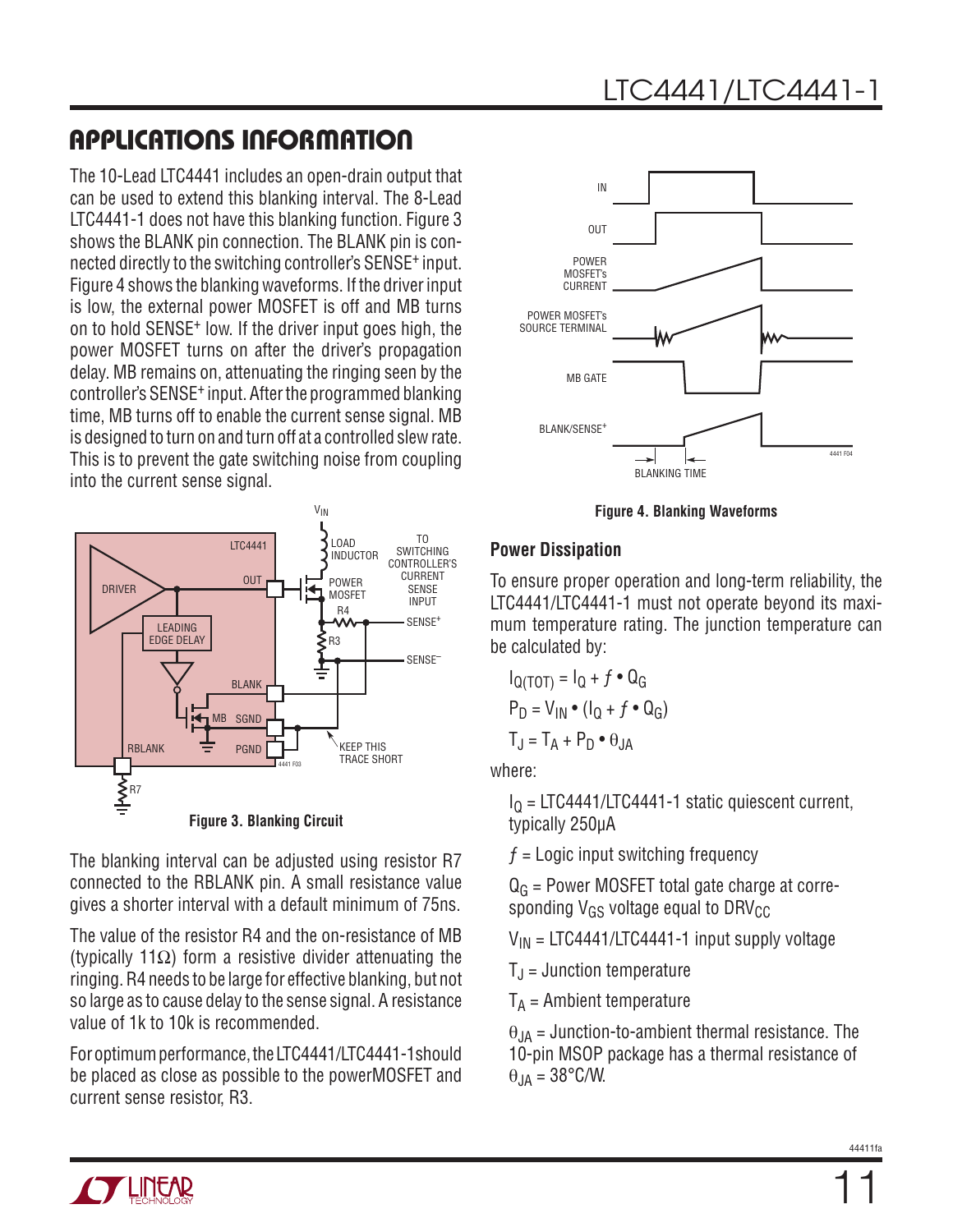The total supply current,  $I_{Q(TOT)}$ , consists of the LTC4441/ LTC4441-1's static quiescent current,  $I<sub>Q</sub>$ , and the current required to drive the gate of the power MOSFET, with thelatter usually much higher than the former. The dissipated power,  $P_D$ , includes the efficiency loss of the DRV $_{\rm CC}$ regulator. With a programmed DRV<sub>CC</sub>, a high V<sub>IN</sub> results in higher efficiency loss.

As an example, consider an application with  $V_{IN} = 12V$ . The switching frequency is 300kHz and the maximum ambient temperature is 70°C. The power MOSFET chosen is three pieces of IRFB31N20D, which has a maximum  $R_{DS(ON)}$  of 82m $\Omega$  (at room temperature) and a typical total gatecharge of 70nC (the temperature coefficient of the gate charge is low).

 $I_{\Omega(TOT)} = 500 \mu A + 210 nC \cdot 300 kHz = 63.5 mA$ 

 $P_{IC}$  = 12V • 63.5mA = 0.762W

 $T_{\rm J}$  = 70°C + 38°C/W  $\bullet$  0.762W = 99°C

This demonstrates how significant the gate charge current can be when compared to the LTC4441/LTC4441-1's static quiescent current. To prevent the maximum junction temperature from being exceeded, the input supply current must be checked when switching at high  $V_{IN}$ . A tradeoff between the operating frequency and the size of the power MOSFET may be necessary to maintain areliable LTC4441/LTC4441-1 junction temperature. Prior to lowering the operating frequency, however, be sure to check with power MOSFET manufacturers for their innovations on low  $Q_G$ , low  $R_{DS(ON)}$  devices. Power MOSFET manufacturing technologies are continually improving, with newer and better performing devices being introduced.

### **PC Board Layout Checklist**

When laying out the printed circuit board, the followingchecklist should be used to ensure proper operation of the LTC4441/LTC4441-1:

- A. Mount the bypass capacitors as close as possible between the DRV<sub>CC</sub> and PGND pins and between the  $V_{IN}$ and SGND pins. The PCB trace loop areas should be tightened as much as possible to reduce inductance.
- B. Use a low inductance, low impedance ground plane to reduce any ground drop. Remember that the LTC4441/ LTC4441-1 switches 6A peak current and any significant ground drop will degrade signal integrity.
- C. Keep the PCB ground trace between the LTC4441/ LTC4441-1 ground pins (PGND and SGND) and the external current sense resistor as short and wide as possible.
- D. Plan the ground routing carefully. Know where the large load switching current paths are. Maintain separate ground return paths for the input pin and output pin to avoid sharing small-signal ground with large load ground return. Terminate these two ground traces only at the GND pin of the driver (STAR network).
- E. Keep the copper trace between the driver output pin andthe load short and wide.
- F. Place the small-signal components away from the high frequency switching nodes. These components include the resistive networks connected to the FB, RBLANK and EN/SHDN pins.

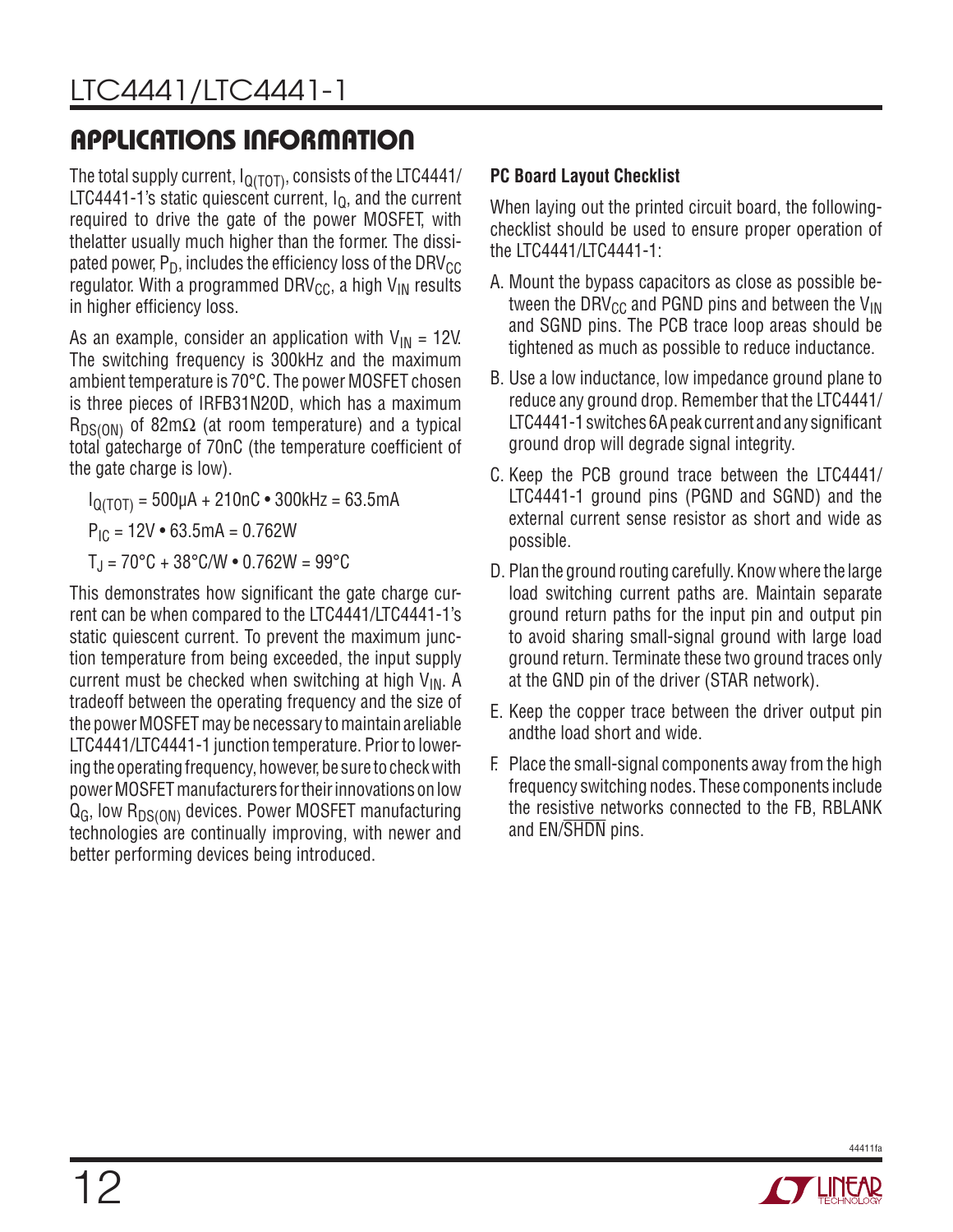### Package Description



**MSE Package 10-Lead Plastic MSOP** (Reference LTC DWG # 05-08-1664 Rev G)

2. DRAWING NOT TO SCALE

3. DIMENSION DOES NOT INCLUDE MOLD FLASH, PROTRUSIONS OR GATE BURRS.

 MOLD FLASH, PROTRUSIONS OR GATE BURRS SHALL NOT EXCEED 0.152mm (.006") PER SIDE 4. DIMENSION DOES NOT INCLUDE INTERLEAD FLASH OR PROTRUSIONS.

INTERLEAD FLASH OR PROTRUSIONS SHALL NOT EXCEED 0.152mm (.006") PER SIDE

5. LEAD COPLANARITY (BOTTOM OF LEADS AFTER FORMING) SHALL BE 0.102mm (.004") MAX

6. EXPOSED PAD DIMENSION DOES NOT INCLUDE MOLD FLASH. MOLD FLASH ON E-PAD

SHALL NOT EXCEED 0.254mm (.010") PER SIDE.

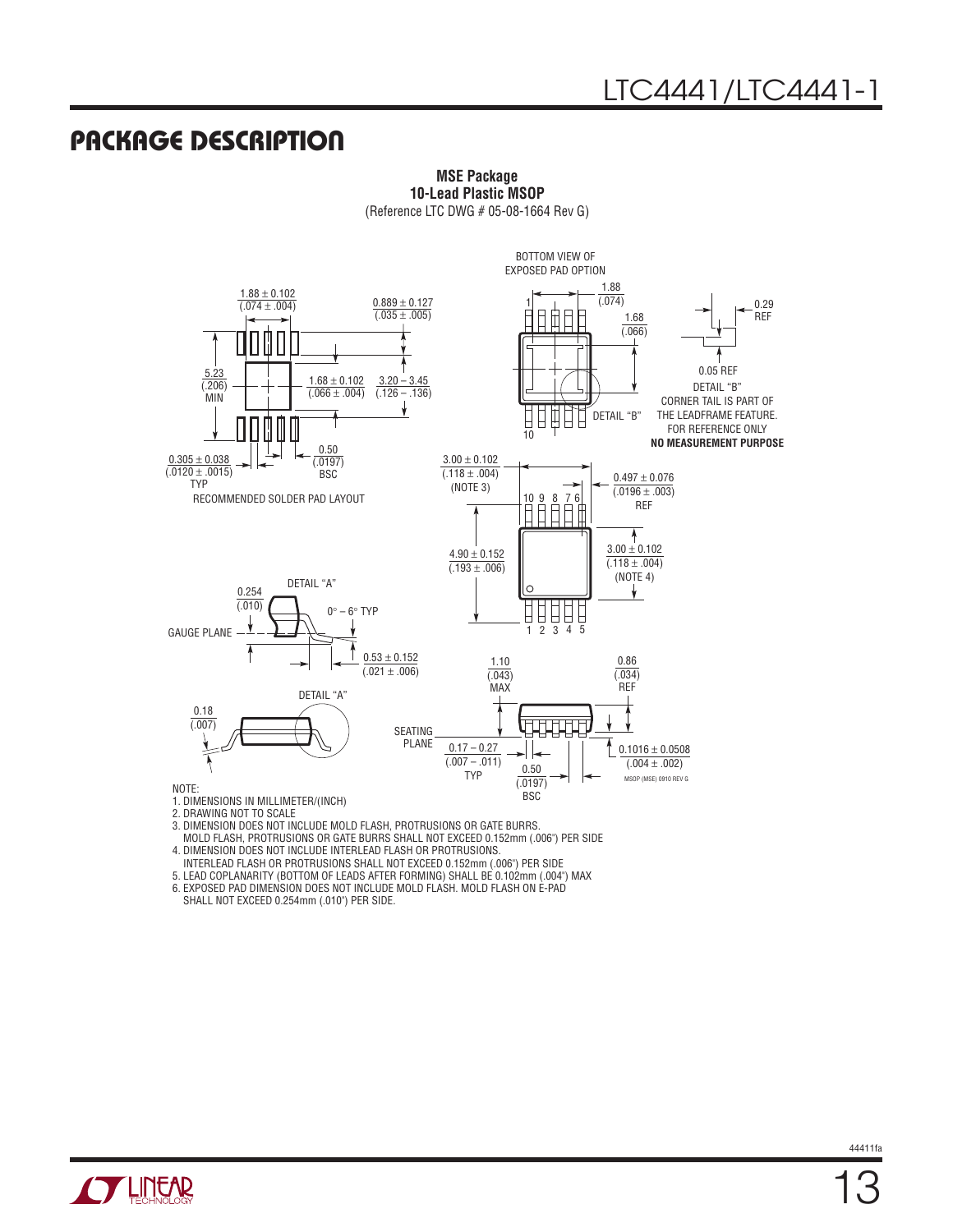### Package Description



**S8 Package 8-Lead Plastic Small Outline (Narrow .150 Inch)** (Reference LTC DWG # 05-08-1610)

MOLD FLASH OR PROTRUSIONS SHALL NOT EXCEED .006" (0.15mm)

SO8 0303

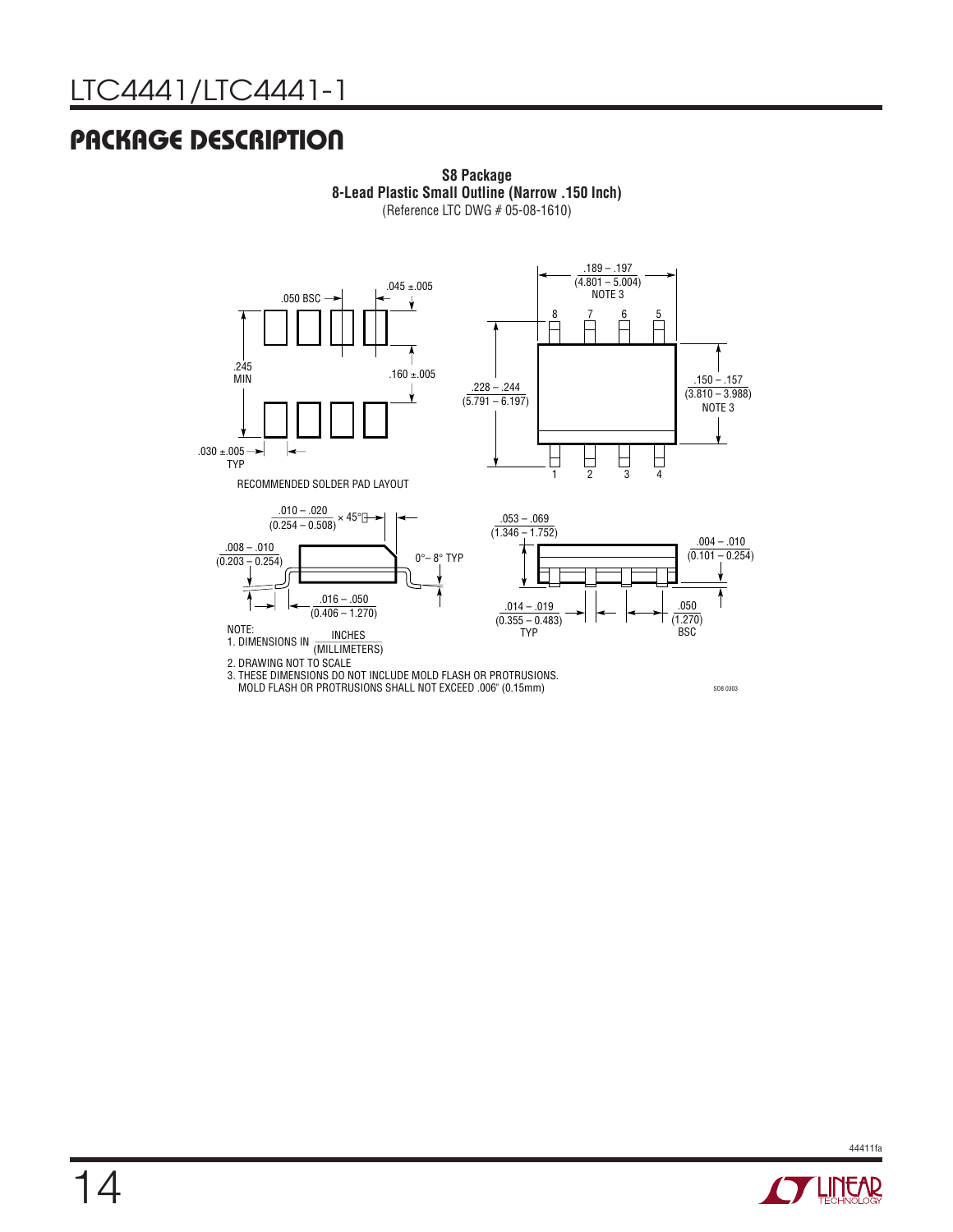### Revision History

|            | <b>DATE</b> | <b>DESCRIPTION</b>                                                | : NUMBER    |
|------------|-------------|-------------------------------------------------------------------|-------------|
| <b>REV</b> |             | <b>DESC</b>                                                       | <b>PAGE</b> |
|            | 03/11       | Added MP-grade part. Changes reflected throughout the data sheet. |             |

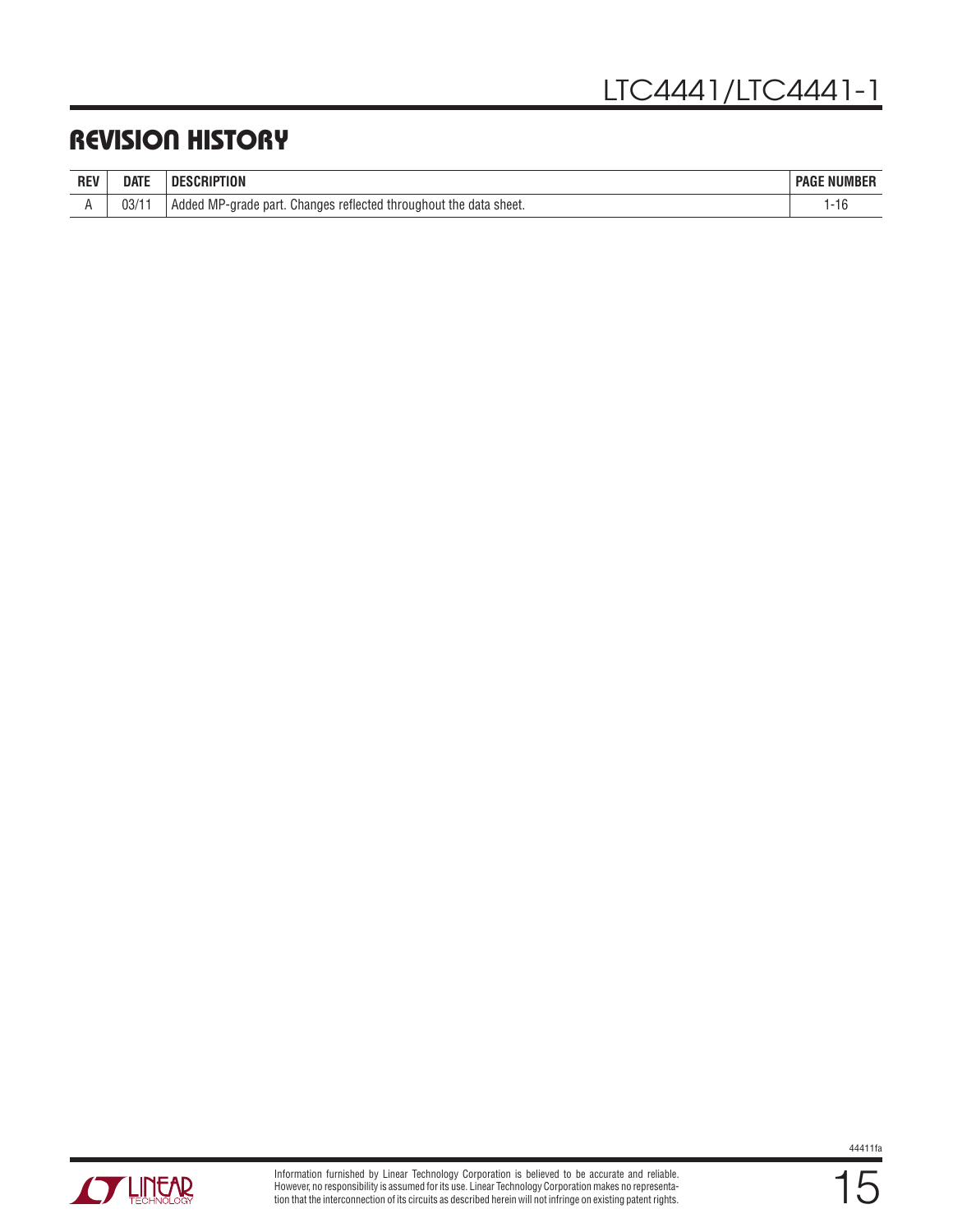### Related Parts

| <b>PART NUMBER</b>    | DESCRIPTION                                                                       | <b>COMMENTS</b>                                                                                         |
|-----------------------|-----------------------------------------------------------------------------------|---------------------------------------------------------------------------------------------------------|
| LTC4440/<br>LTC4440-5 | High Voltage, High Speed, High Side N-Channel<br>Gate Driver                      | Up to 80V Supply Voltage, $8V \leq V_{CC} \leq 15V$ ,<br>2.4A Peak Pull-Up/1.5Ω Peak Pull-Down          |
| LTC4442               | High Speed Synchronous N-Channel MOSFET Driver                                    | Up to 38V Supply Voltage, $6V \leq V_{CC} \leq 9.5V$                                                    |
| LTC4449               | High Speed Synchronous N-Channel MOSFET Driver                                    | Up to 38V Supply Voltage, $4.5V \leq V_{CC} \leq 6.5V$                                                  |
| LTC4444/<br>LTC4444-5 | High Voltage Synchronous N-Channel MOSFET Driver<br>with Shoot Thru Protection    | Up to 100V Supply Voltage, $4.5V/7.2V \leq V_{CC} \leq 13.5V$ ,<br>3A Peak Pull-Up/0.55Ω Peak Pull-Down |
| LTC4446               | High Voltage Synchronous N-Channel MOSFET Driver<br>without Shoot Thru Protection | Up to 100V Supply Voltage, $7.2V \leq V_{CC} \leq 13.5V$ ,<br>3A Peak Pull-Up/0.55Ω Peak Pull-Down      |
| LTC1154               | High Side Micropower MOSFET Driver                                                | Up to 18V Supply Voltage, 85µA Quiescent Current, Internal Charge Pump                                  |